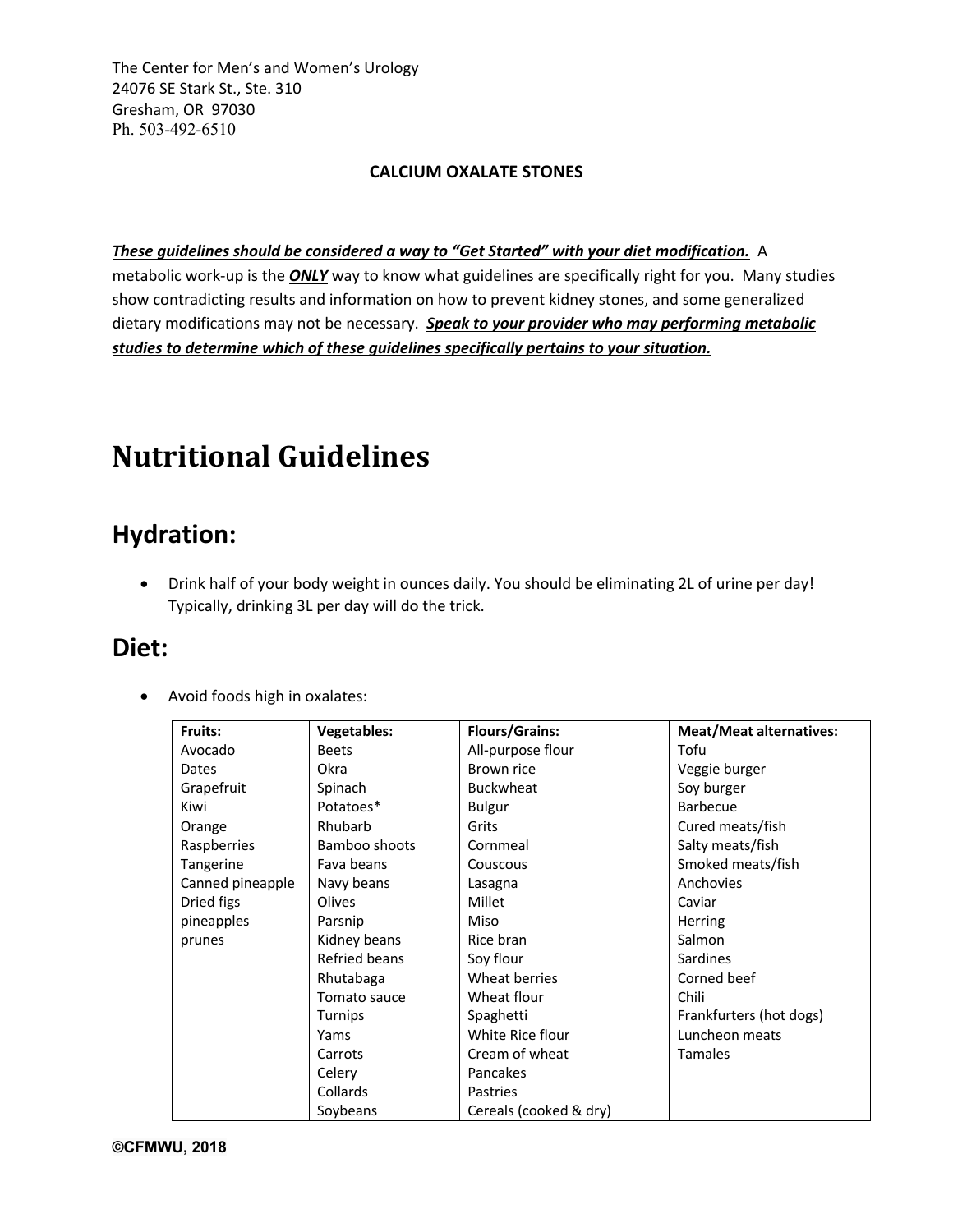The Center for Men's and Women's Urology 24076 SE Stark St., Ste. 310 Gresham, OR 97030 Ph. 503-492-6510

|                   | <b>Brussel sprouts</b> | Corn/flour tortilla           |                       |
|-------------------|------------------------|-------------------------------|-----------------------|
|                   | Pickles                | <b>Bread</b>                  |                       |
|                   | Polk greens            | Crackers and Rolls with salt  |                       |
|                   | Hominy                 | Macaroni                      |                       |
|                   | Sauerkraut             | Potato chips                  |                       |
|                   |                        | Corn chips                    |                       |
|                   |                        | Tortilla chips                |                       |
|                   |                        | Corn pudding                  |                       |
| Nuts/seeds:       | <b>Beverages:</b>      | <b>Condiments:</b>            | Other ingredients:    |
| Almonds           | Carrot juice           | Chocolate/fudge syrup         | Cocoa powder          |
| Candies with nuts | Hot chocolate (cocoa   | Chocolate chips               | Soy protein isolate   |
| (ex. Snickers)    | mixes)                 | Miso                          | Soy sauce             |
| Cashews           | Lemonade (frozen       | Peanut butter                 | Stevia sweetener      |
| Peanuts           | from concentrate)      | Tahini                        | <b>MSG</b>            |
| Pistachios        | Rice dream             | Sour Cream                    | <b>Molasses</b>       |
| Mixed nuts        | Tea, brewed            | Salad dressings made with     | Half & half           |
| Pumpkin seeds     | Tomato juice           | cheese, yogurt, or sour cream | Prepared Horseradish  |
| Trail mix         | V8 juice               | Whipping cream                | Cream gravies         |
| Walnuts           | Soy milk               |                               | Hollandaise sauce     |
| Pecans            | <b>Buttermilk</b>      |                               | <b>Newburg Sauce</b>  |
| Sunflower seeds   | <b>Canned Milk</b>     |                               | <b>Boullion cubes</b> |
|                   | Eggnog                 |                               |                       |
|                   | <b>Malted Milk</b>     |                               |                       |
|                   | <b>Milkshakes</b>      |                               |                       |
|                   | Powdered fruit juice   |                               |                       |
|                   | substitutes            |                               |                       |
|                   | Electrolyte            |                               |                       |
|                   | replacement            |                               |                       |
|                   | (Gatorade)             |                               |                       |

\*Potatoes includes white, baked, mashed, sweet potatoes, potato chips, french fries

Aim for less than 50-100mg of oxalates daily. Eat oxalate foods with calcium containing foods. For specific mg amounts, see the website kidneystones.uchicago.edu/how-to-eat-a-low-oxalatediet/. This will also give you an idea of the foods that are low to moderate in oxalate content that are good choices.

- DO NOT avoid dietary calcium. Do not take Calcium supplements away from food. Aim for 1000- 1200mg daily of dietary calcium.
- Avoid dietary sugar. This increases calcium loss in the urine.
- Avoid sodium/salt. Try to aim for 1500-2300mg daily. Do not add salt to your food.
	- \* If you are taking certain diuretic medications, this may not apply to you.
	- \* Use the DASH diet guidelines for reducing sodium: www.dashdiet.org
- Increase citrate containing foods: lemon, lemon juice, orange juice. This raises pH and decreases risk of calcium oxalate and uric acid stone formation.
- Avoid excessive amounts of animal protein, as this acidifies urine and promotes stone formation. Aim for no more than 1g/kg/day.